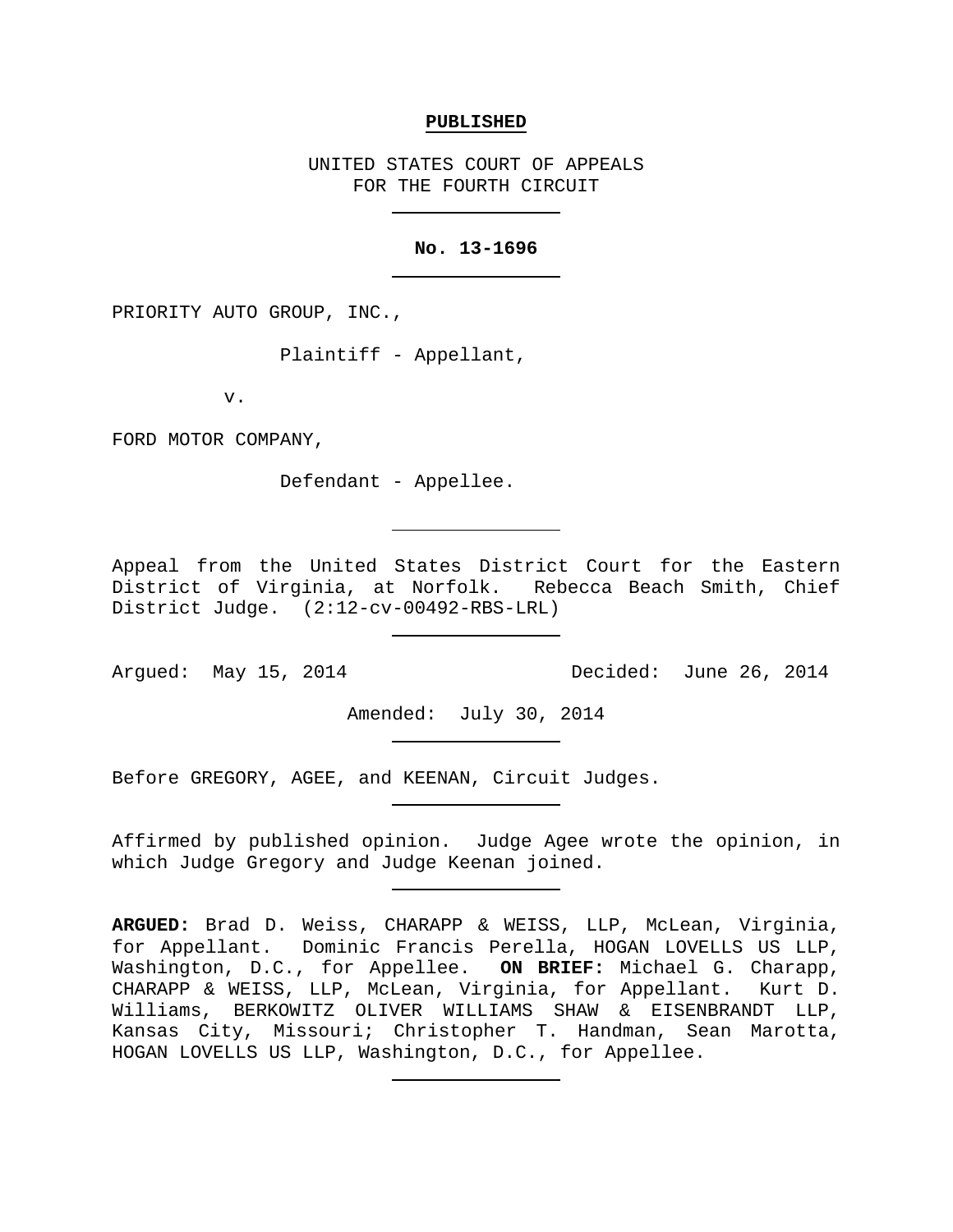AGEE, Circuit Judge:

In this case, the prospective buyer of a car dealership sued a manufacturer-franchisor who exercised its right of first refusal under the franchise agreement, thereby preventing the prospective buyer from purchasing the dealership. The prospective buyer, Priority Auto Group, Inc. ("Priority Auto"), alleged that Ford Motor Company ("Ford") imposed an unlawful condition on the sale of the dealership, in violation of Virginia Code § 46.2-1569(3a), and engaged in tortious interference with its contract and business expectancy. The district court dismissed these claims pursuant to Federal Rule of Civil Procedure 12(c), and Priority Auto now appeals. For the reasons that follow, we affirm the judgment of the district court.

# I.

Kimnach Ford, Inc., ("Kimnach") operated an authorized Ford dealership in Norfolk, Virginia. Subject to certain limitations not at issue here, the Kimnach-Ford franchise agreement gave Ford the right of first refusal in the event that Kimnach's owner decided to sell the dealership.

In 2010, Kimnach's owner agreed to sell Kimnach to Priority Auto under a purchase agreement that conditioned the sale on Ford approving Priority Auto as a Ford franchisee. Kimnach's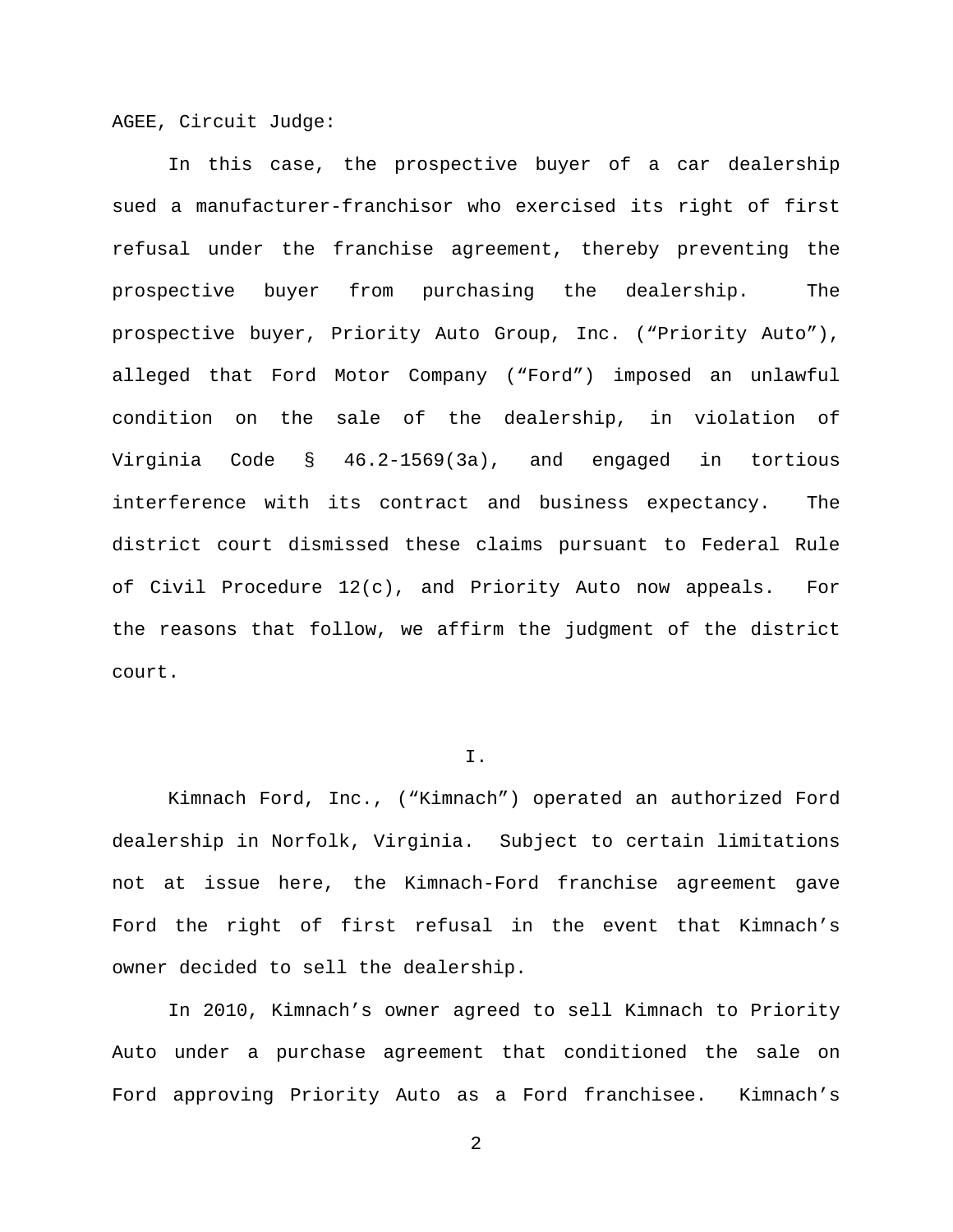owner notified Ford of the intended sale and requested that Ford approve Priority Auto as a Ford dealer. Ford declined to do so, stating instead that it would exercise its right of first refusal. It then assigned this right to a third party, which purchased Kimnach, dispersed its assets, and closed the dealership.

Priority Auto sued Ford in Virginia state court alleging, in relevant part, that Ford violated Virginia Code § 46.2- [1](#page-2-0)569(3a) ("Subdivision 3a"),<sup>1</sup> which governs a motor vehicle manufacturer's ability to impose conditions on the transfer or sale of franchises, and also tortiously interfered with its purchase agreement and business expectancy under Virginia common law. Specifically, Priority Auto asserted that Ford unlawfully rejected it as a prospective buyer of the Kimnach dealership because Ford had not relied on a permitted statutory ground. Furthermore, Priority Auto contended that although Subdivision 3a states that a manufacturer's decision to exercise the right of first refusal does not impose a prohibited condition, Ford could not rely on that exception because it had not complied with one of the requirements for exercising that right under § 46.2-1569.1. Namely, Priority Auto maintained that Ford did not give Kimnach's owner "the same or greater consideration" for

<span id="page-2-0"></span> $1$  Except where noted, all statutory citations are to the Code of Virginia.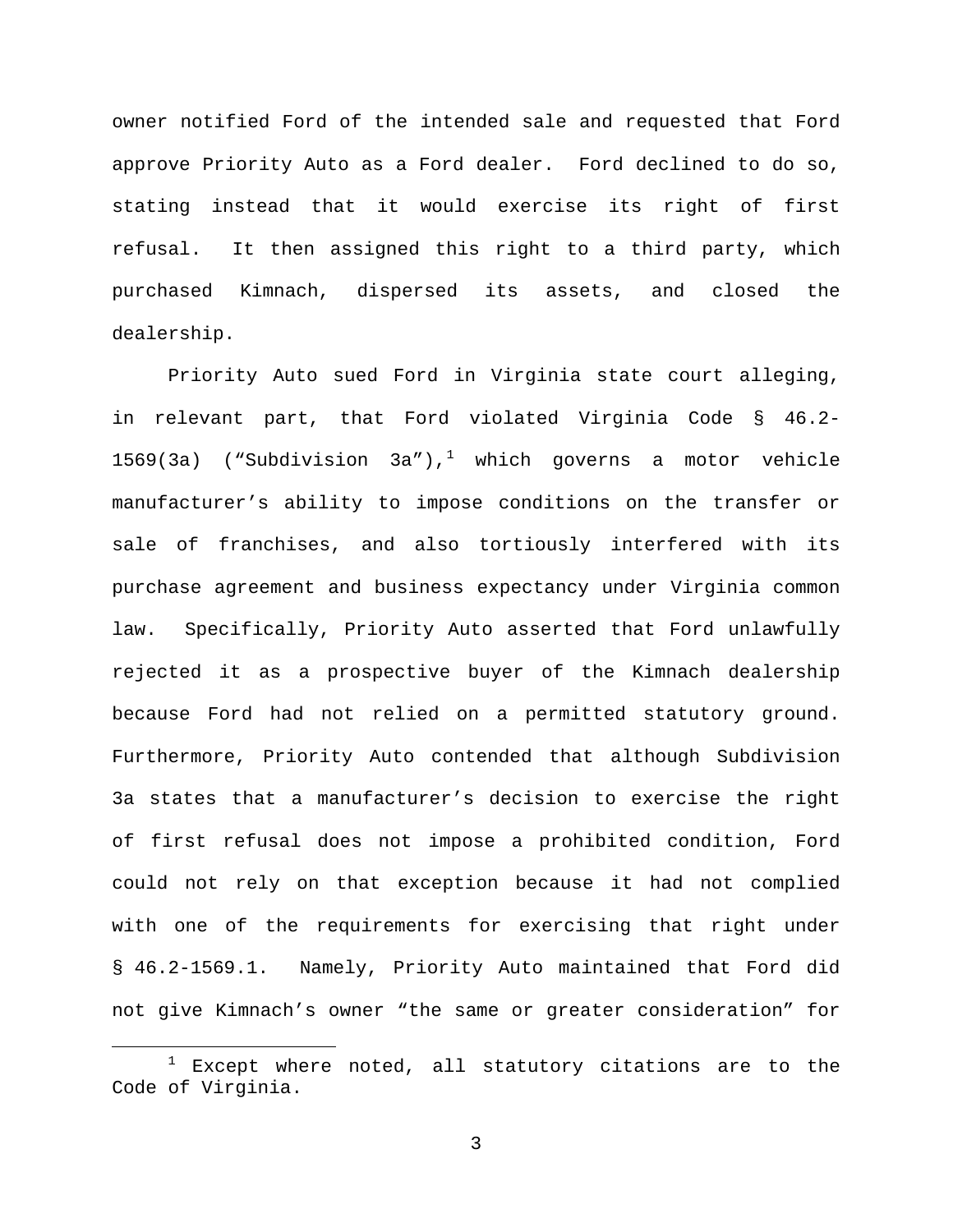the dealership as Priority Auto's purchase would have provided. See § 46.2-1569.1(2). Finally, Priority Auto asserted that Ford's conduct interfered with its plan to purchase Kimnach, and constituted tortious interference with a contract and tortious interference with business expectancy under Virginia common law.

Ford removed the case to the District Court for the Eastern District of Virginia on the basis of diversity jurisdiction, and then moved for judgment on the pleadings under Federal Rule of Civil Procedure 12(c).

The district court referred the case to a magistrate judge, who conducted a hearing and issued a report recommending that the district court grant the motion to dismiss. The magistrate judge concluded that Priority Auto lacked standing to bring a claim under Subdivision 3a that was predicated on challenging the sufficiency of the consideration Ford paid to Kimnach's owner when it exercised the right of first refusal. The magistrate judge also concluded that Priority Auto's tortious interference claims failed as a matter of law because Ford's exercise of the statutory and contractual right of first refusal could not constitute the necessary element of an improper method or wrongful means under Virginia law. The district court adopted the magistrate judge's findings and recommendations in full, and dismissed Priority Auto's claims with prejudice.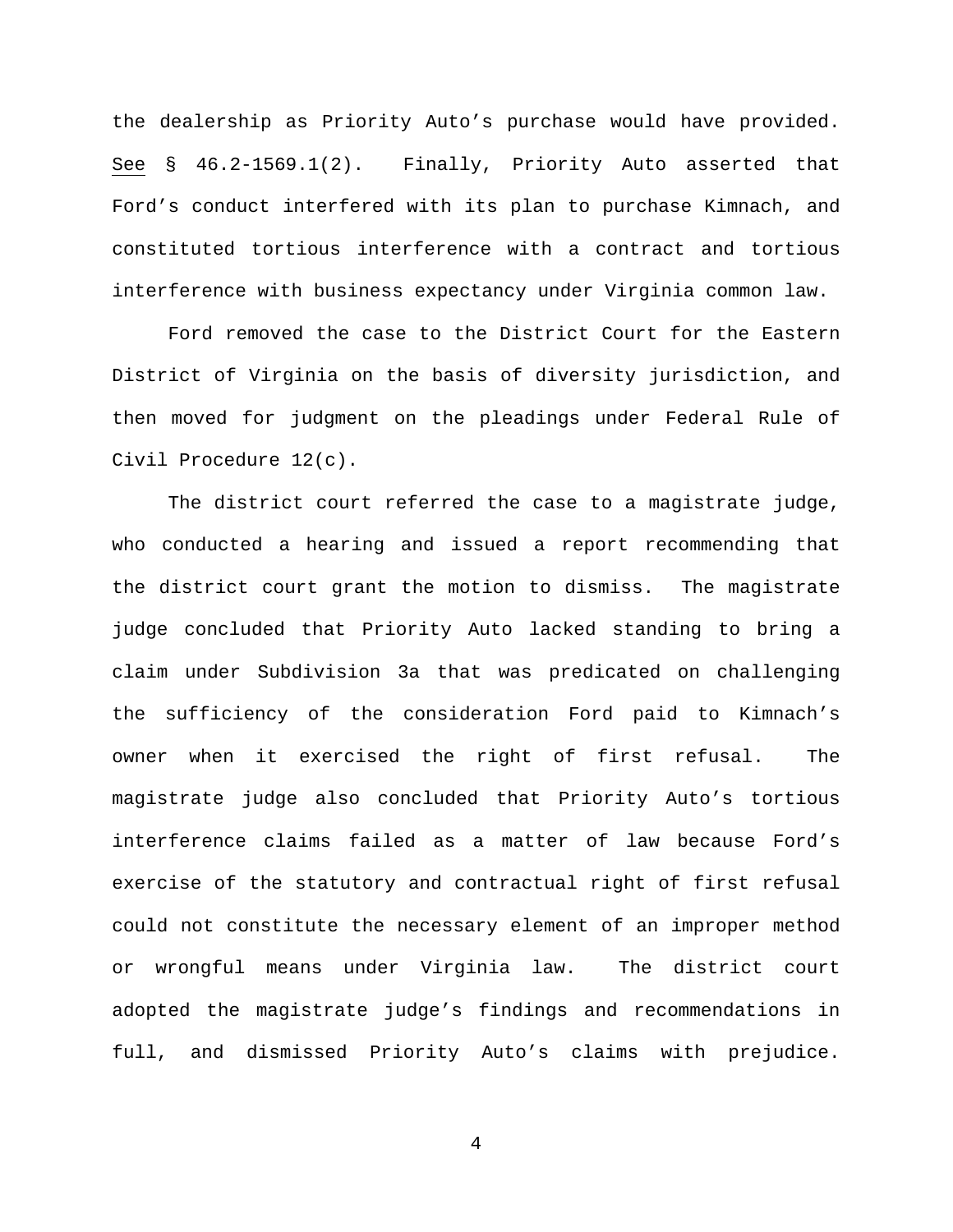Priority Auto Group, Inc., v. Ford Motor Co., No. 2:12-cv-492, 2013 U.S. Dist. LEXIS 69216 (E.D. Va. May 15, 2013).

Priority Auto noted a timely appeal, and we have jurisdiction pursuant to 28 U.S.C. § 1291.

# II.

Priority Auto raises two issues on appeal: (1) whether the district court erred in holding that Priority Auto did not have standing to sue Ford under Subdivision 3a, and (2) whether the district court erred in concluding Priority Auto's tortious interference claims failed as a matter of law because Ford's exercise of the right of first refusal did not constitute an improper act under Virginia tort law.

This Court reviews de novo a district court's grant of a Rule 12(c) motion for judgment on the pleadings. Butler v. United States, 702 F.3d 749, 751 (4th Cir. 2012). The standard for Rule  $12(c)$  motions is the same as applied to Rule  $12(b)(6)$ motions, which should only be granted if, "accepting all wellpleaded allegations in the plaintiff's complaint as true and drawing all reasonable factual inferences from those facts in the plaintiff's favor, it appears certain that the plaintiff cannot prove any set of facts in support of his claim entitling him to relief." Edwards v. City of Goldsboro, 178 F.3d 231, 244 (4th Cir. 1999).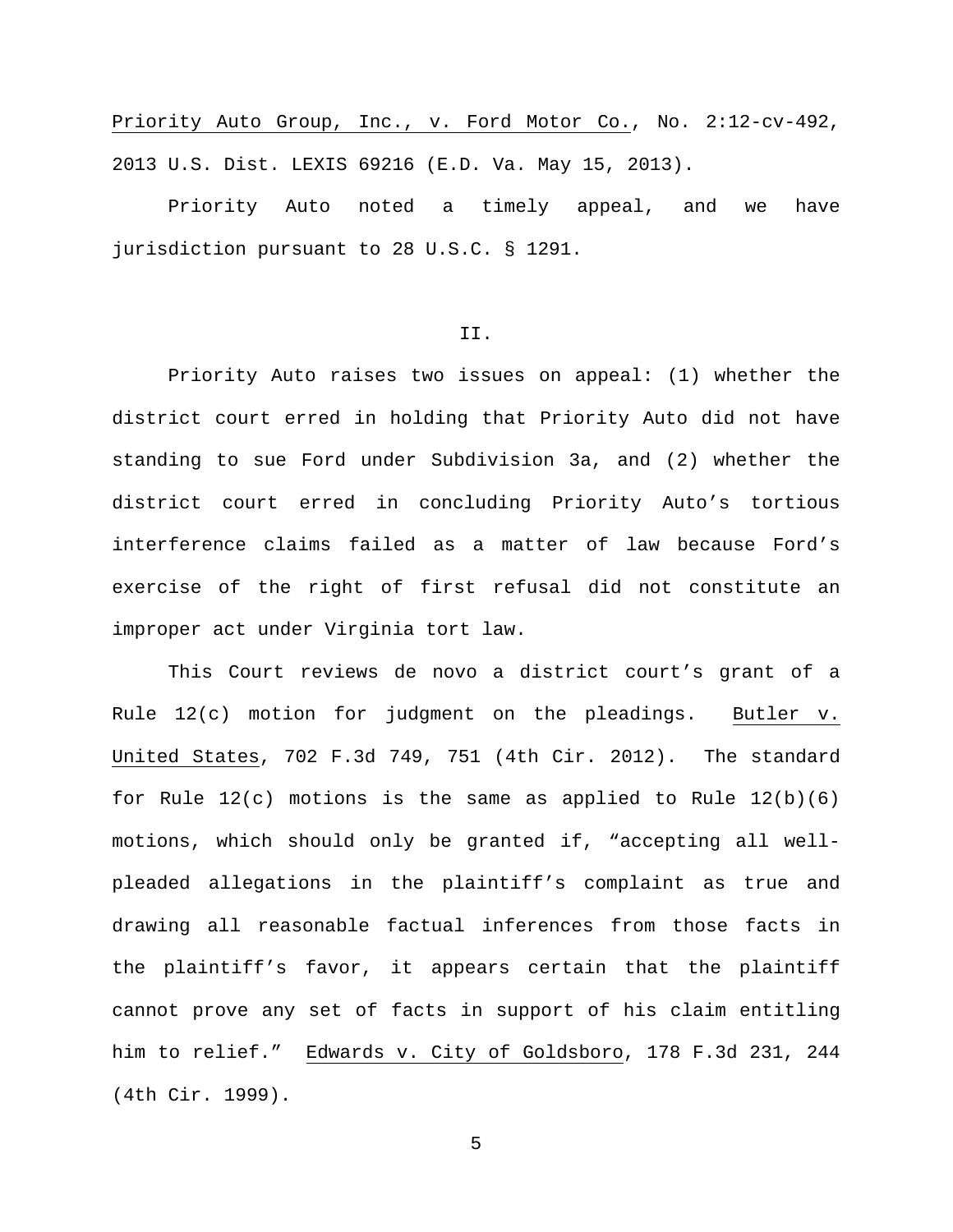As a federal court exercising diversity jurisdiction, we are tasked with applying the law of Virginia as it would be applied by the Supreme Court of Virginia if the case were before that court. See Nature Conservancy v. Machipongo Club, Inc., 579 F.2d 873, 875 (4th Cir. 1978). Although the Supreme Court of Virginia has not opined on the exact issues and statutory questions raised in this case, we conclude that well-settled overarching legal principles allow us to fulfill this charge. $^2$  $^2$ 

A.

Priority Auto first asserts that it has a cause of action under Subdivision 3a because Ford imposed a prohibited condition on the sale of the Kimnach dealership. That is to say, Priority Auto claims Ford is amenable to suit under Subdivision 3a because Ford exercised its contractual and statutory right of first refusal in a way that ultimately "exercise[d] [a] right of first refusal that did not meet the requirements of section 46.2-1569.1."[3](#page-5-1) (Opening Br. 26.) Priority Auto further contends

<span id="page-5-0"></span> $2$  Priority Auto has also moved for this Court to certify several questions to the Supreme Court of Virginia. Because we conclude certification is not necessary to resolve the issues before us, we deny the motion.

<span id="page-5-1"></span><sup>&</sup>lt;sup>3</sup> Priority Auto also asserts that because Ford's exercise of the right of first refusal should be deemed ineffective, the only way Ford could lawfully prevent Priority Auto from purchasing the Kimnach dealership was if it had complied with the requirements of § 46.2-1569(3) ("Subdivision 3") by relying (Continued)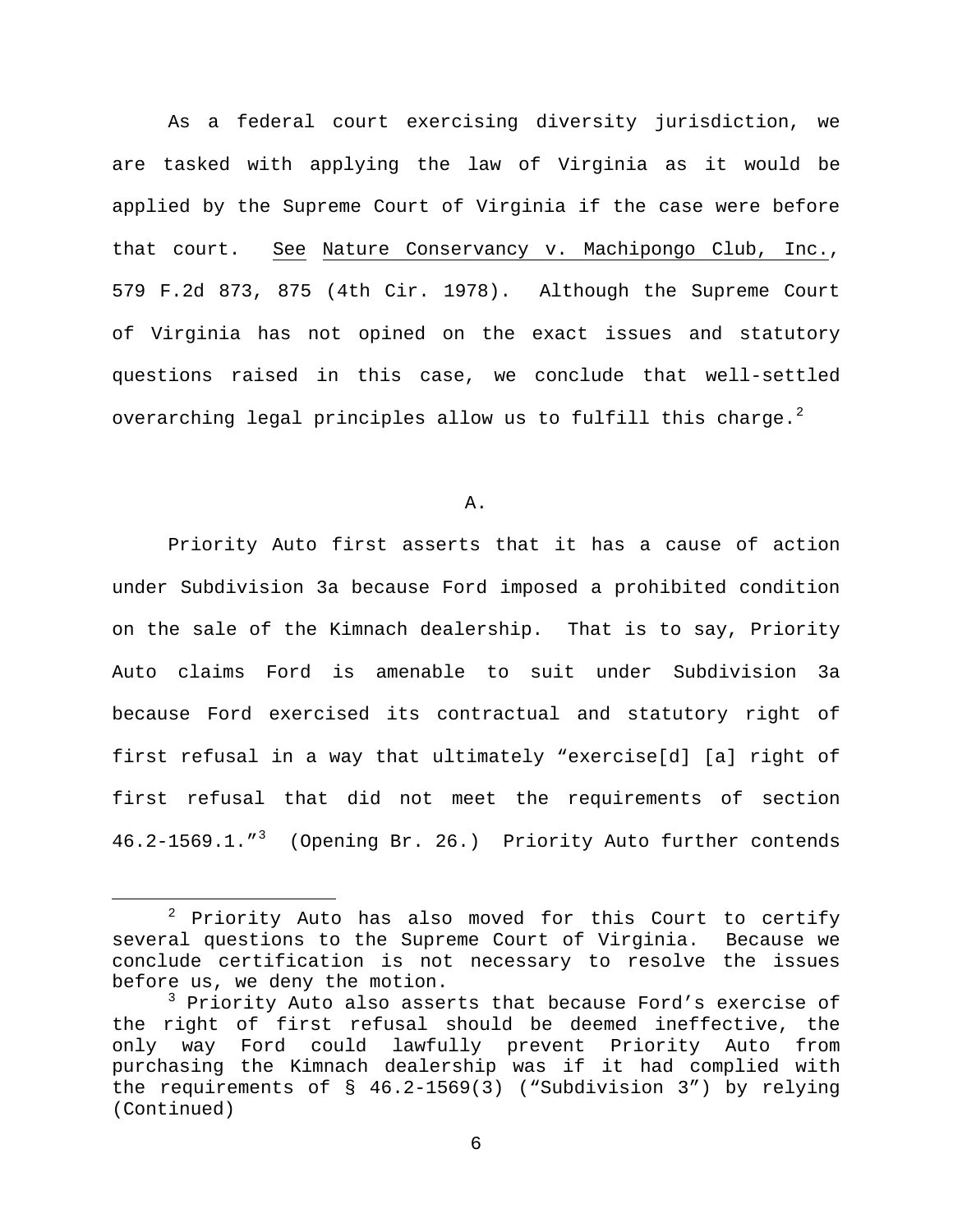that the district court's holding that it lacked standing misapprehended the nature of its claim since it was not proceeding directly under § 46.2-1569.1 (governing the right of first refusal), but rather under Subdivision 3a (governing the imposition of conditions on the sale of a dealership).

Priority Auto's arguments simply miss the mark. Despite Priority Auto's attempts to cast itself as a victim of Ford's business machinations, it does not matter how earnestly Priority Auto wanted to purchase Kimnach, nor does it matter why Ford opted to exercise its right of first refusal or what Ford (via its assignee) did with Kimnach after exercising that right. Put differently, neither the prelude nor the postscript to Ford's

Ĩ.

on one of the listed grounds for rejecting a prospective buyer. As Ford did not independently satisfy those requirements, Priority Auto contends Ford is amenable to suit under these statutes for blocking Priority Auto's purchase of Kimnach.

The parties do not dispute that Ford did not provide written notice pursuant to or otherwise rely on one of Subdivision 3's grounds for prohibiting Kimnach's sale to Priority Auto.

The magistrate judge correctly construed these provisions in tandem by recognizing that Subdivision 3a "does not grant a prospective buyer of an automobile dealership the right to sue a manufacturer that rejects the prospective buyer but also fails to give the dealer one of four statements of specific grounds<br>for the rejection [delineated in Subdivision 3] if the for the rejection [delineated in Subdivision 3] if the manufacturer exercises its right of first refusal under § 46.2- 1569.1." (J.A. 949.) Our focus, then, is on whether Priority Auto may use Subdivision 3a to challenge the validity of Ford's exercise of the right of first refusal, and specifically, the sufficiency of the consideration it paid in attempting to exercise that right.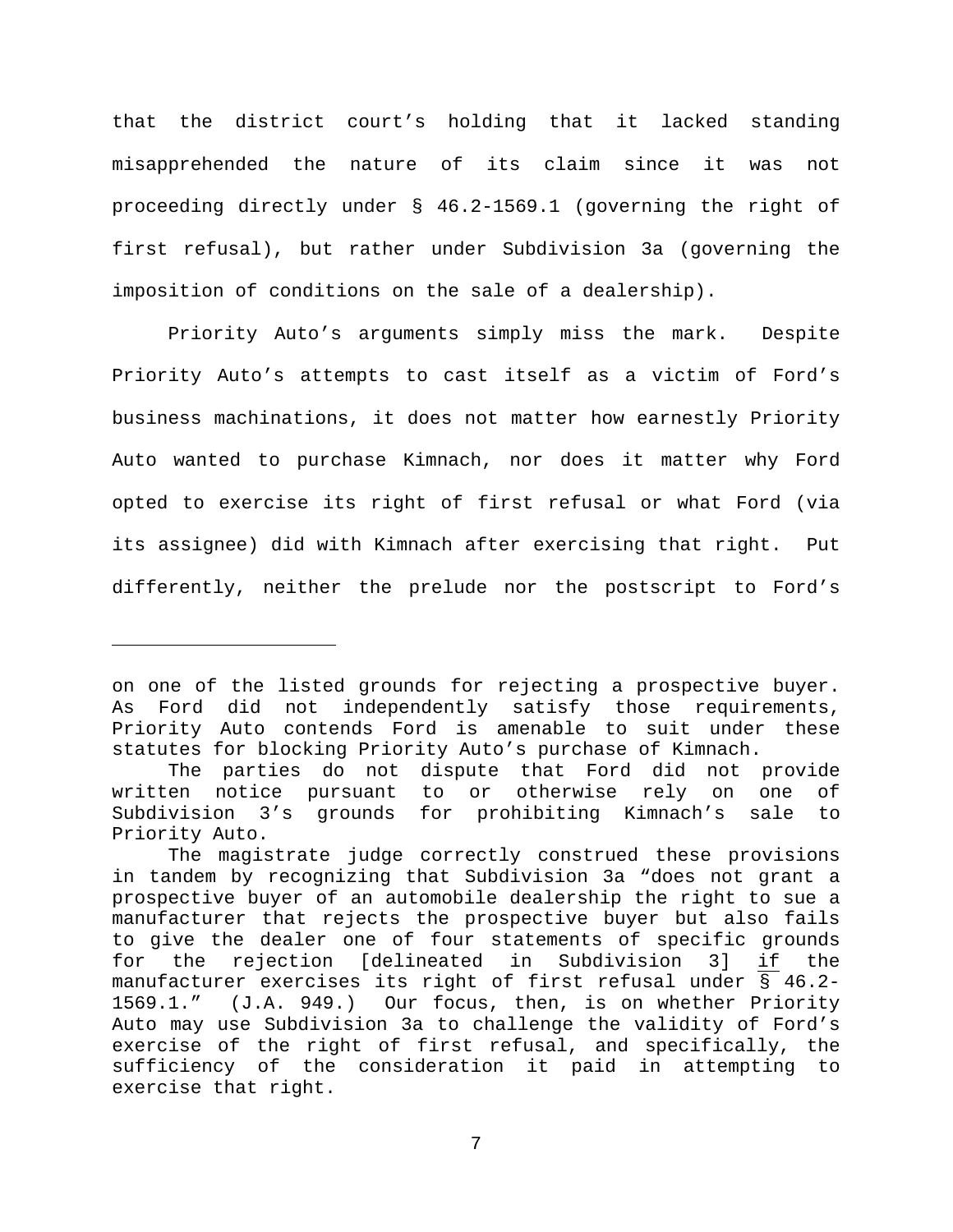exercise of the right of first refusal matters for purposes of determining whether Priority Auto can pursue the particular challenges it seeks to bring in this case.

Although "statutory standing" is a phrase primarily invoked in federal courts, the concept is firmly established in Virginia jurisprudence as well. In Small v. Fed. Nat'l Mortg. Assoc., 747 S.E.2d 817 (Va. 2013), for example, the Supreme Court of Virginia described the relevant inquiry as

mak[ing] certain that a party who asserts a particular position has the legal right to do so and that his rights will be affected by the disposition of the case. When a plaintiff files an action under a particular statute  $\ldots$ , the standing inquiry does not turn simply on whether the plaintiff has a personal stake in the outcome of the controversy, or whether the plaintiff's rights will be affected by the disposition of the case. Rather, the plaintiff must possess the legal right to bring the action, which depends on the provisions of the relevant statute.

Id. at 820 (quotation marks and citations omitted).

Our analysis begins with the text of the statute. See Antisdel v. Ashby, 688 S.E.2d 163, 166 (Va. 2010) ("When the language of a statute is unambiguous, [the Court] is bound by the plain meaning of the words used."). Subdivision 3a prohibits a manufacturer from "impos[ing] a condition on the approval of the sale or transfer of the ownership of a dealership . . . if the condition would violate the provisions of this title if imposed on the existing dealer." And under certain conditions not in dispute here, it authorizes a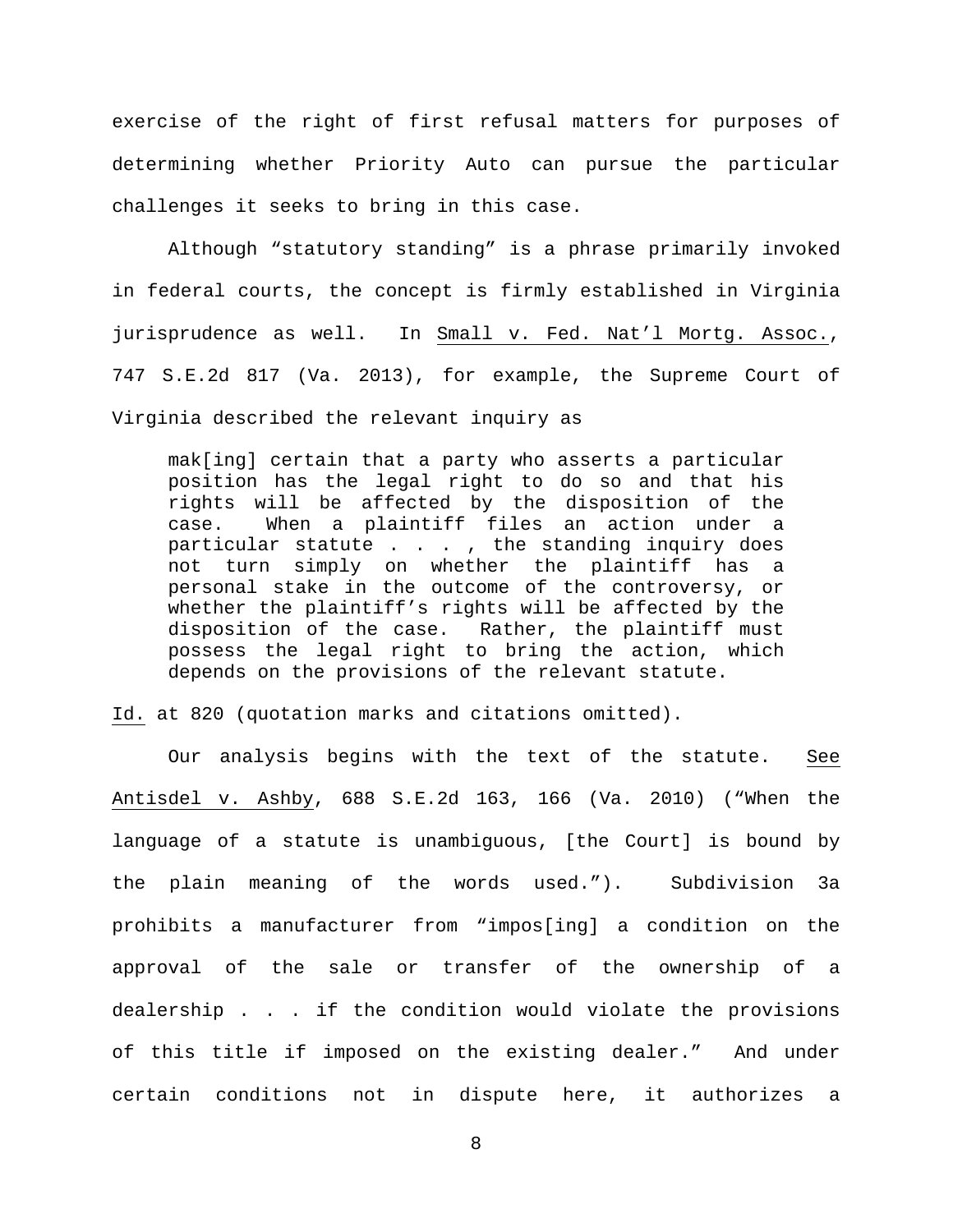prospective buyer to file suit for the violation of Subdivision 3 or Subdivision 3a for damages suffered as a result of the violation of the statute. Lastly, however, Subdivision 3a specifically provides that "[n]otwithstanding the foregoing, an exercise of the right of first refusal by the manufacturer . . . pursuant to § 46.2-1569.1 shall not be considered the imposition of a condition prohibited by this section."

Under Subdivision 3a's plain terms, then, no cause of action lies when a manufacturer conditions the sale of a franchise on the exercise of its right of first refusal. That is precisely what occurred here: Priority Auto attempted to purchase the Kimnach dealership. Ford, the manufacturer, "impose[d] a condition on the approval of the sale or transfer of the ownership of [Kimnach] dealership" by invoking its contractual right of first refusal—i.e., by requiring that it, rather than Priority Auto, be given the opportunity to purchase the dealership. Cf. § 46.2-1569(3a). Moreover, Ford's exercise of the right of first refusal "shall not be considered the imposition of a condition prohibited by" Virginia statute. Id. As such, Priority Auto has no standing to bring a claim that Ford's exercise of the right of first refusal violated Subdivision 3a because Subdivision 3a expressly prohibits that argument. Cf. Small, 747 S.E.2d at 820 (characterizing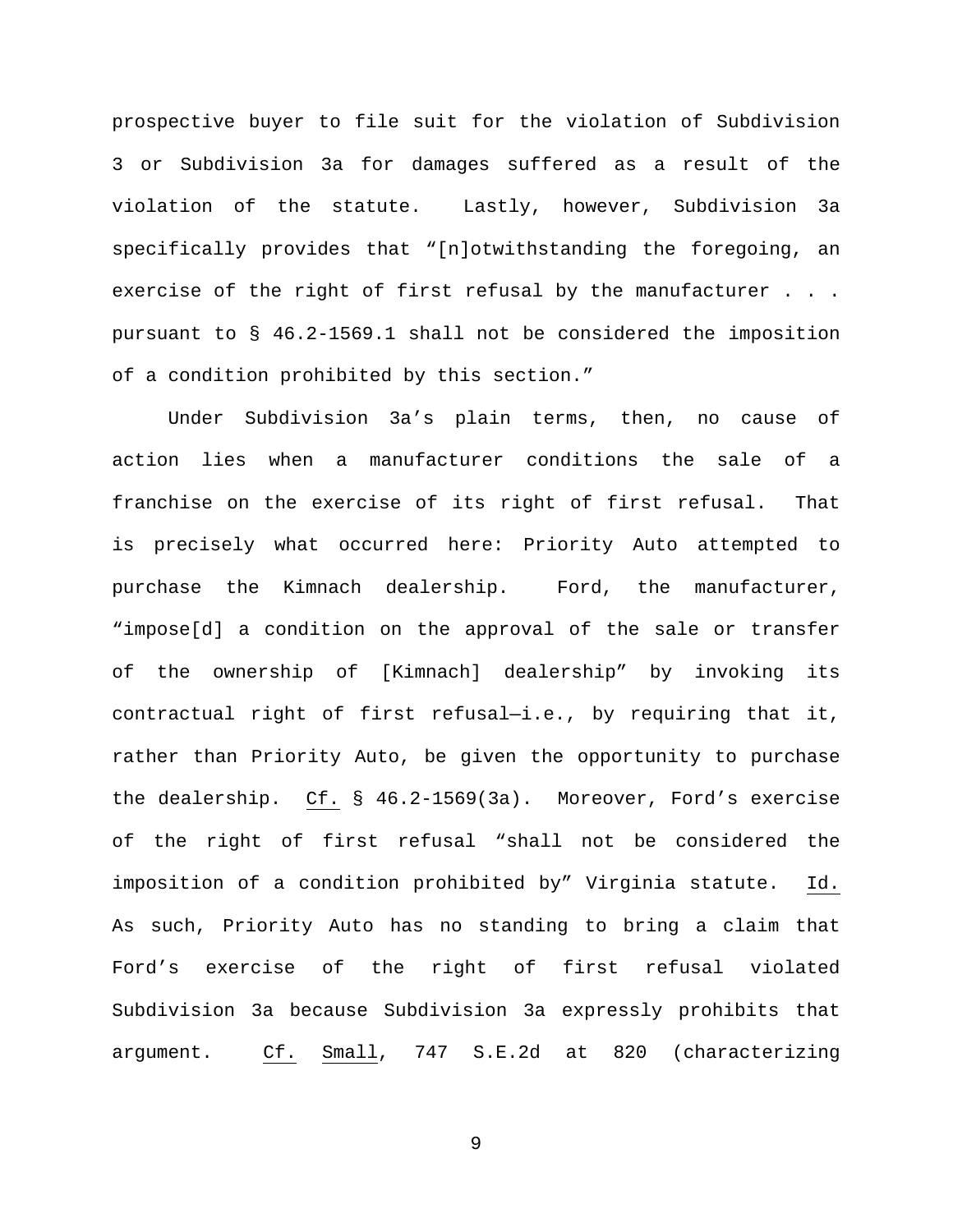statutory standing as ensuring that "a party who asserts a particular position has a legal right to do so").

As noted, Priority Auto acknowledges that exercising a right of first refusal would ordinarily not be considered an improper condition under Subdivision 3a. Nonetheless, Priority Auto contends that Ford cannot rely on that exemption because Ford failed to separately satisfy one of the requirements for exercising a right of first refusal under Virginia Code § 46.2- 1569.1. That is, Priority Auto asserts that a lawful exercise of the right of first refusal requires meeting all of the § 46.2-1569.1 requirements for the exercise of the right of first refusal in order to avoid being considered "the imposition of a condition prohibited by" Subdivision 3a. Citing the requirement in § 46.2-1569.1(2) that the exercise "will result in the dealer's and dealer's owner's receiving the same or greater consideration as they have contracted to receive in connection with the proposed change of ownership or transfer," Priority Auto maintains that Kimnach's owner actually received less consideration as a result of its sale to Ford's assignee than it would if Priority Auto had purchased the dealership. As a consequence, Priority Auto concludes Ford did not lawfully exercise the right of first refusal under § 46.2-1569.1 and that Subdivision 3a authorizes it to challenge the validity of the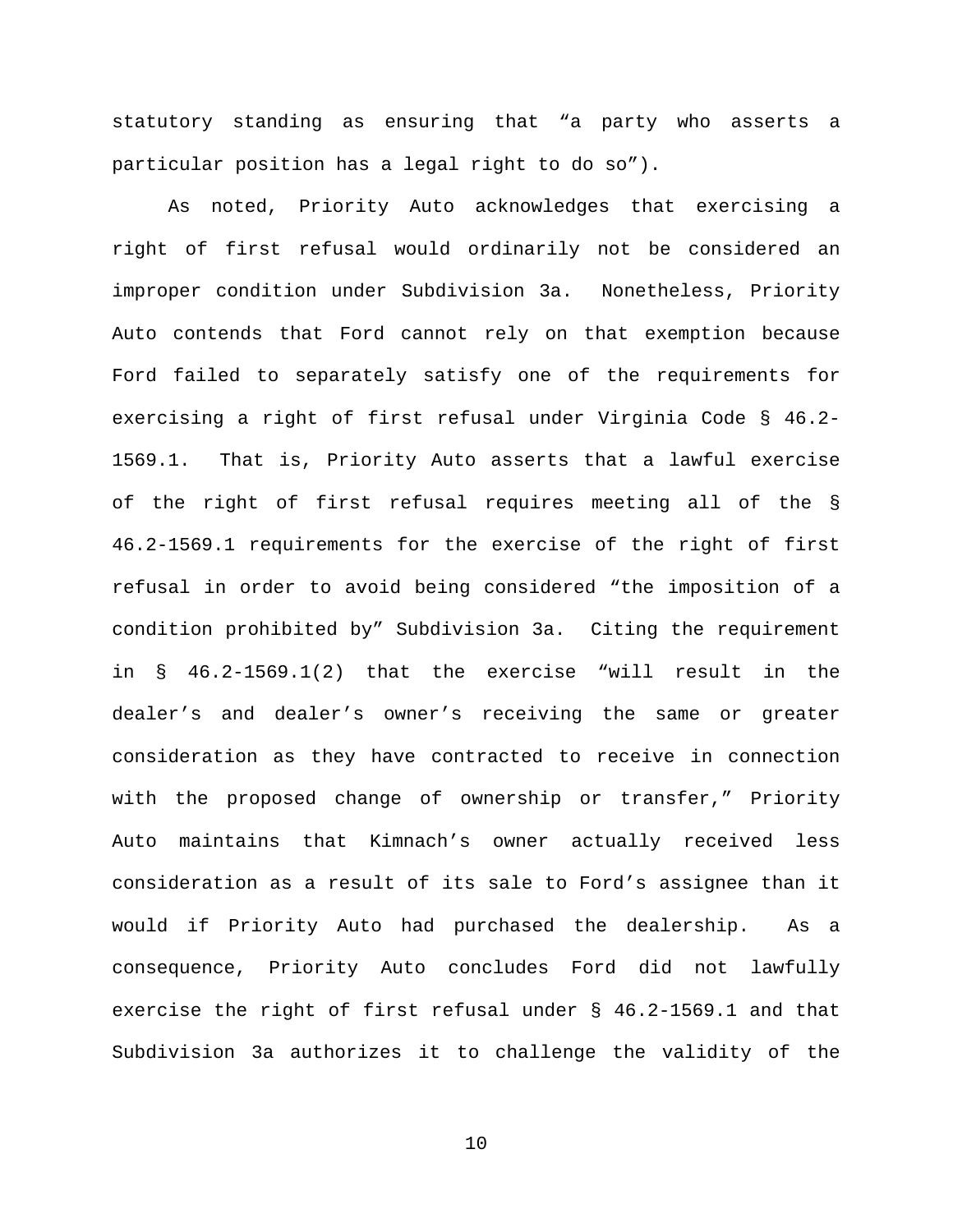consideration Ford provided under § 46.2-1569.1 since that is pertinent to its Subdivision 3a claim.

Rather than misapprehending the nature of Priority Auto's claim, the district court understood fully what Priority Auto sought to do and why it had to pursue the circuitous argument it advanced. Moreover, the district court understood that although Priority Auto purported to proceed under Subdivision 3a, the legal right it was asserting in order to bring that claim was actually set forth in § 46.2-1569.1(2), and was designed to protect the dealer rather than the prospective buyer. The district court thus appropriately recognized its duty to interpret statutory provisions in a manner that gives "full meaning, force, and effect" to related statutes. Antisdel, 688 S.E.2d at 166.

As the district court held, Priority Auto's understanding of the statutes "myopically focuses on Virginia Code §§ 46.2- 1569 and 46.2-1569.1 without regard to their harmonization with each other and with the purpose of the [Motor Vehicle Franchise] Act." (J.A. 948.) As noted, § 46.2-1569.1 sets forth four requirements that a manufacturer must satisfy in order to exercise its right of first refusal. Three of the requirements, including the adequacy of the consideration challenged here, discuss obligations between the manufacturer and the dealer or dealer's owner. The fourth requirement—which is not at issue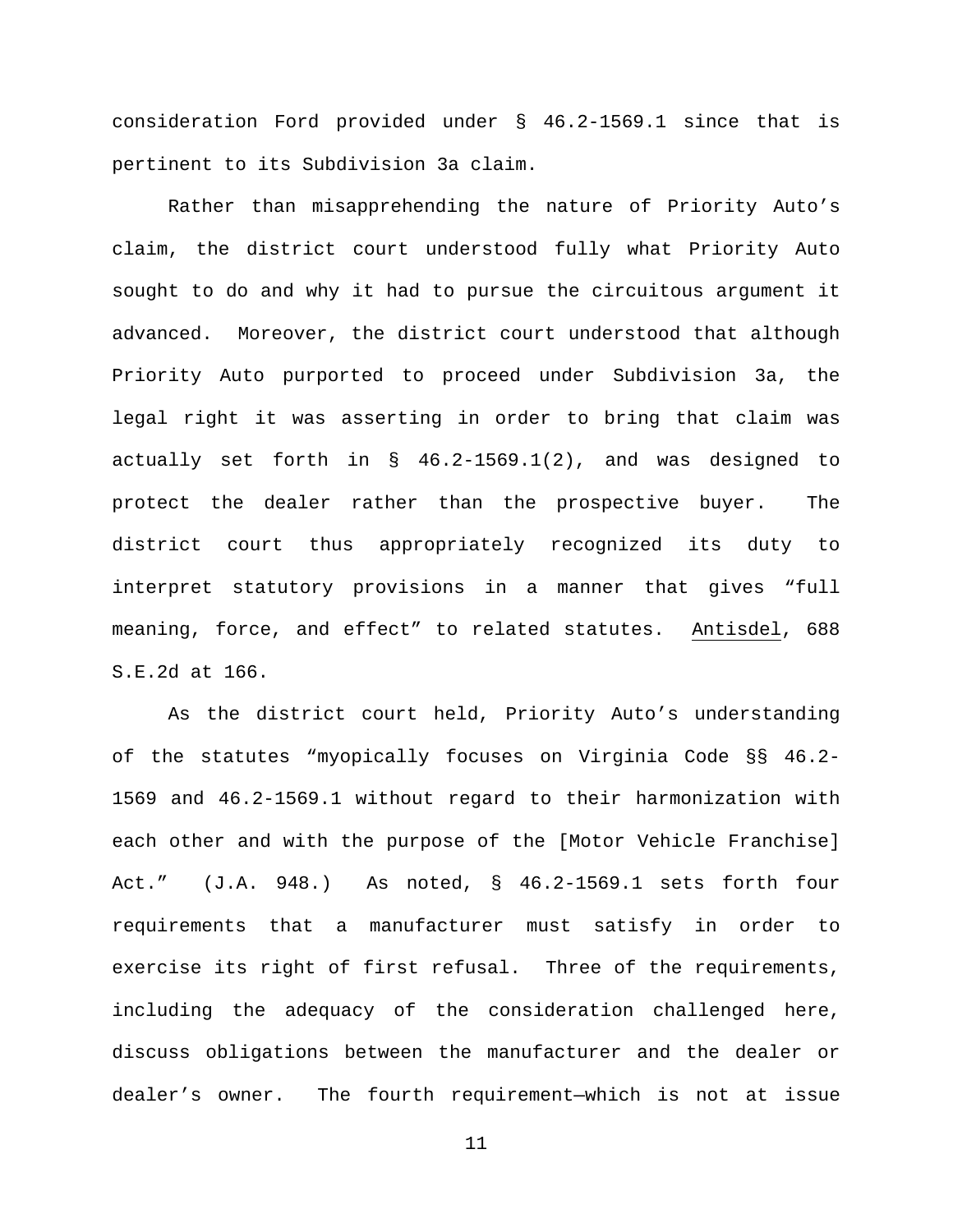here—entitles the proposed buyer to "reasonable expenses" incurred prior to the manufacturer's exercise of its rights.<sup>[4](#page-11-0)</sup>  $$46.2-1569.1(4).$ 

As the magistrate judge observed, this fourth requirement "is the only one in § 46.2-1569.1 that specifically refers to prospective buyers and grants them some form of relief." (J.A. 952.) And "[b]ecause § 46.2-1569.1 grants the prospective buyer a specific benefit arising from the manufacturer's exercise of its right of first refusal, there can be no suggestion that the other provisions in that section, which are silent as to the prospective buyer, make a similar grant of benefits to the prospective buyer." (J.A. 952.) Simply put, the General Assembly granted prospective buyers only one right to relief following a manufacturer's exercise of the right of first refusal: a claim for reasonable expenses incurred, pursuant to § 46.2-1569.1(4). And Ford has already satisfied Priority Auto's claim for such relief in this case.

Adopting Priority Auto's interpretation of Subdivision 3a's right of first refusal exception would lead to several illogical results. At the outset, it places a prospective buyer in a much more significant position to thwart the objectives of permitting a right of first refusal than the Virginia statutes permit.

<span id="page-11-0"></span> $4$  Priority Auto concedes Ford has paid all its reasonable expenses due under § 46.2-1569.1(4).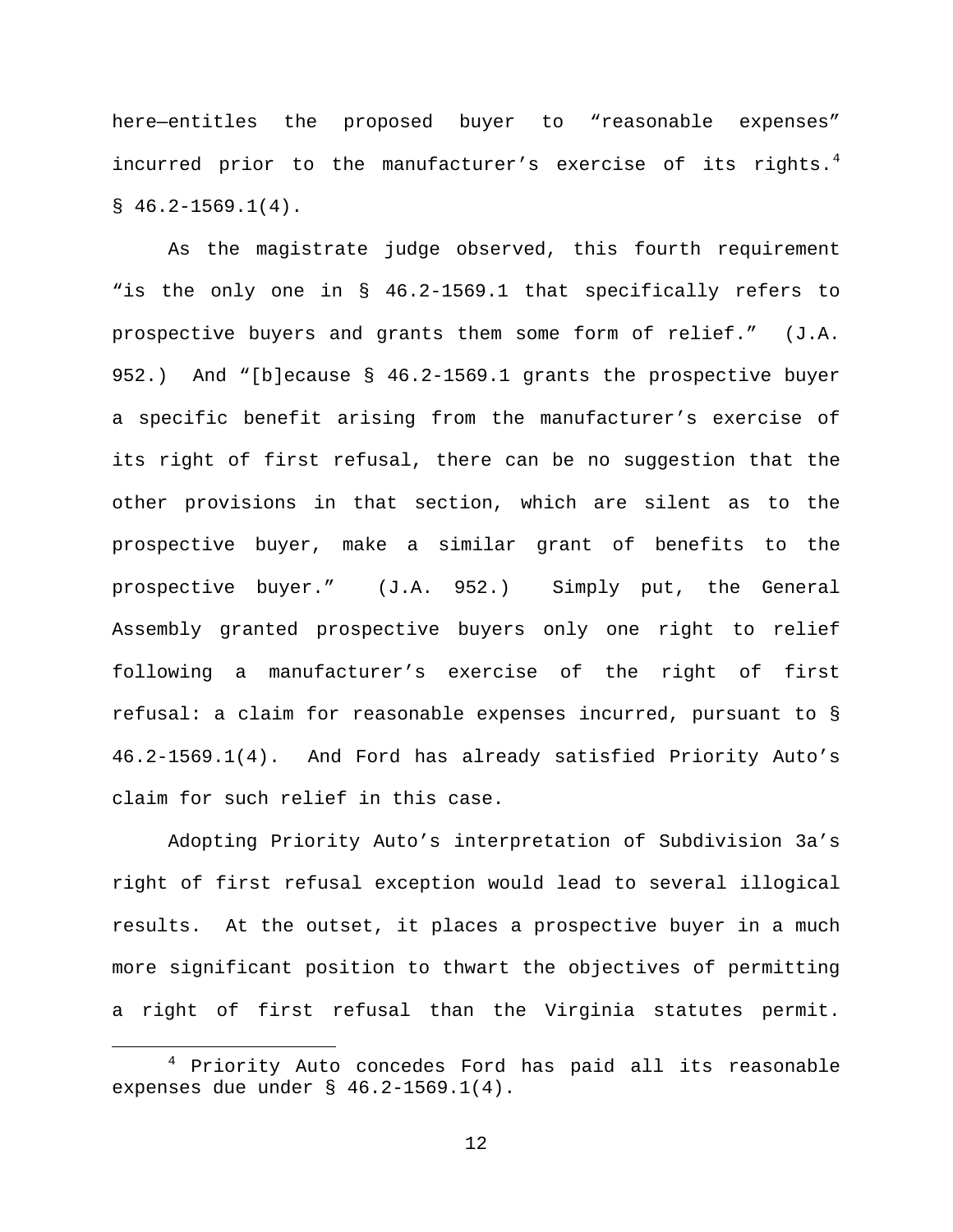See, e.g., Fivebaugh v. Whitehead, 559 S.E.2d 611, 615 (Va. 2002) ("[A] right of first refusal is included in a contract for the benefit of the person who is given the right."). The General Assembly has considered the effect of the exercise of a right of first refusal on a prospective buyer and has provided for what it believed to be adequate relief for those interests in that transaction, as provided in § 46.2-1569.1(4). Allowing prospective buyers a back door opportunity to recover, pursuant to Subdivision 3a, more than reasonable expenses under § 46.2- 1569.1 would allow prospective buyers the opportunity to recover more than what the General Assembly believed they should be entitled to recover as a result of a manufacturer's decision to exercise its right of first refusal. For that reason, too, this interpretation would render the relief authorized under § 46.2- 1569.1(4) meaningless.

Moreover, Priority Auto's position would allow a prospective buyer to "sue a manufacturer for allegedly depriving the dealer [not the prospective buyer itself] of the consideration to which it is entitled." (J.A. 952.) Nowhere has the Virginia legislature suggested that a prospective buyer can advance the dealer's interests when a manufacturer exercises its right of first refusal, let alone that it can recover the benefit of its proposed bargain from a manufacturer who invokes that right.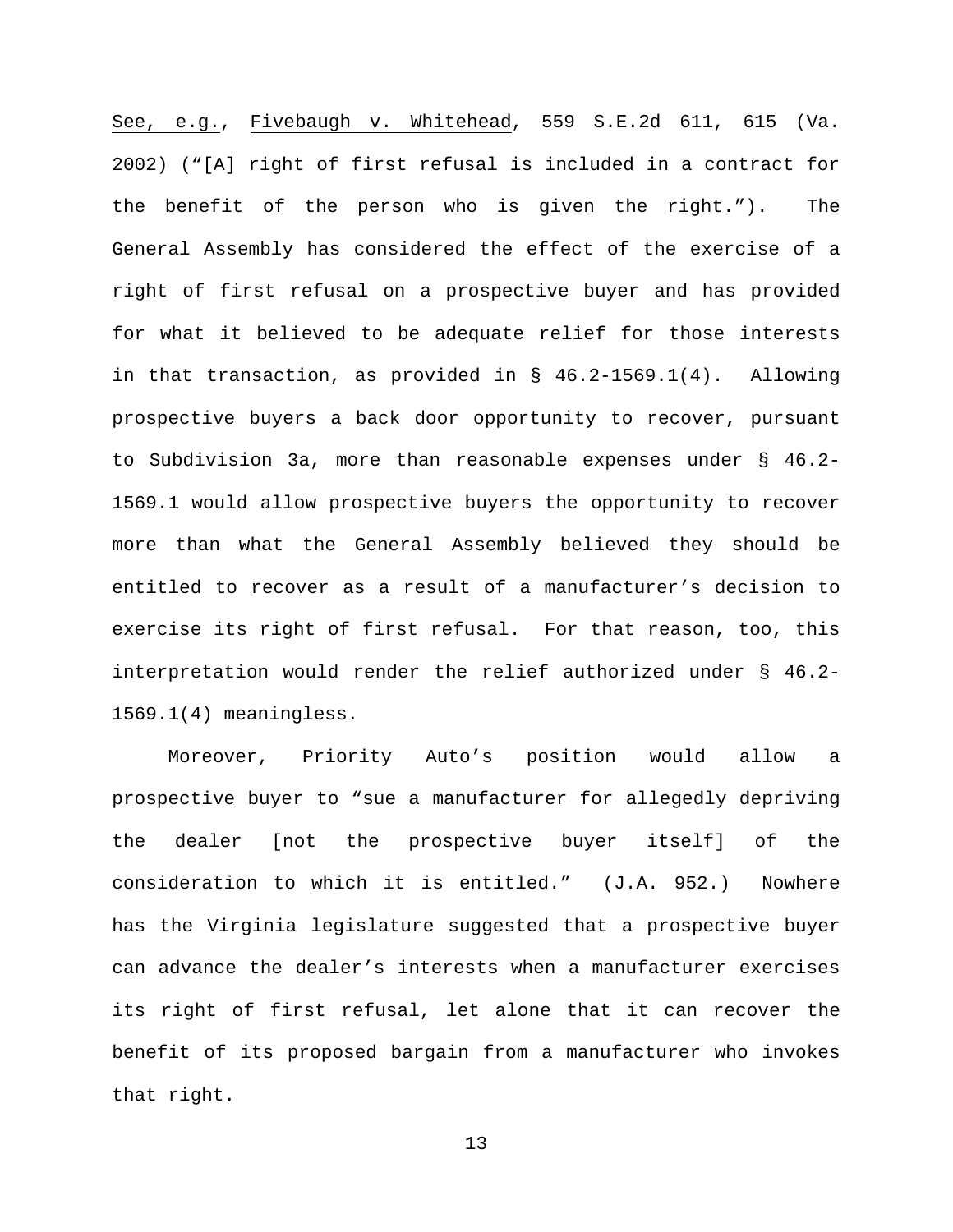Priority Auto's position also would allow a prospective buyer to recover damages via Subdivision 3a based on a claimed violation of § 46.2-1569.1(2) even where—as by all accounts is the case here—the dealer is perfectly satisfied with the consideration it received. Priority Auto is thus seeking to rely on a statutory provision that does not protect its interest, but that of the dealer. And it seeks to do so not to advance the dealer's interests, but its own. Indeed, Priority Auto attempts to use § 46.2-1569.1(2) to recover greater relief than a dealer could conceivably recover under the statute. Neither Subdivision 3a nor § 46.2-1569.1 supports Priority Auto's view, nor do we conclude that is what the General Assembly intended when enacting these statutes.

Consistent with the district court's interpretation of these provisions, we believe the appropriate construction of the statutes as a whole does not allow a prospective buyer to challenge, via Subdivision 3a, the validity of the manufacturer's exercise of the right of first refusal under § 46.2-1569.1. Courts need look no further than to the manufacturer's exercise of the right of first refusal to conclude that no cause of action lies for Priority Auto's claimed violation of Subdivision 3a. This understanding of the statutes permits the protected parties to sue under § 46.2- 1569.1 when they claim that the manufacturer's exercise of the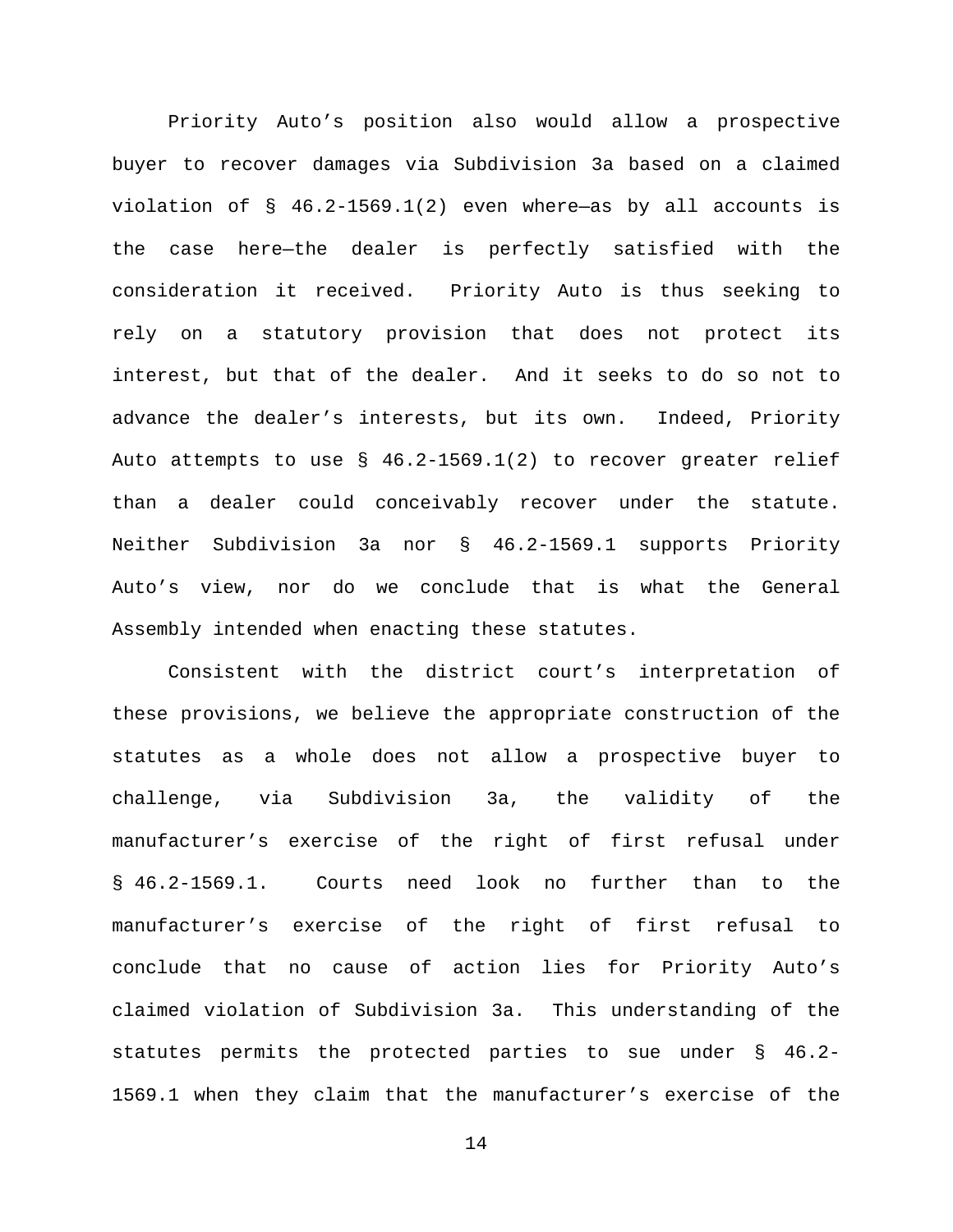right of first refusal violated that statute's requirements. And it permits the protected parties to sue under Subdivision 3a for violations arising from an allegedly unlawful imposition of a condition of sale where the manufacturer has not exercised a right of first refusal. This reading "give[s] reasonable effect to every word" in both statutes, Jones v. Conwell, 314 S.E.2d 61, 64 (Va. 1984), reads the "related statutes in pari materia in order to give . . . consistent meaning to the language used by the General Assembly, Va. Polytechnic Inst. & State Univ. v. Interactive Return Serv., Inc., 626 S.E.2d 436, 439 (Va. 2006), and ultimately best carries out the legislative intent underlying each provision. See Boynton v. Kilgore, 623 S.E.2d 922, 925 (Va. 2006) ("When interpreting statutes, courts 'ascertain and give affect to the intention of the legislature.' That intent is usually self-evident from the words used in the statute. Consequently, courts apply the plain language of a statute unless the terms are ambiguous, or applying the plain language would lead to an absurd result." (citations omitted)).

The district court did not err in dismissing Priority Auto's statutory claim for lack of standing.

B.

Priority Auto alternatively challenges the district court's conclusion that its tortious interference claims failed as a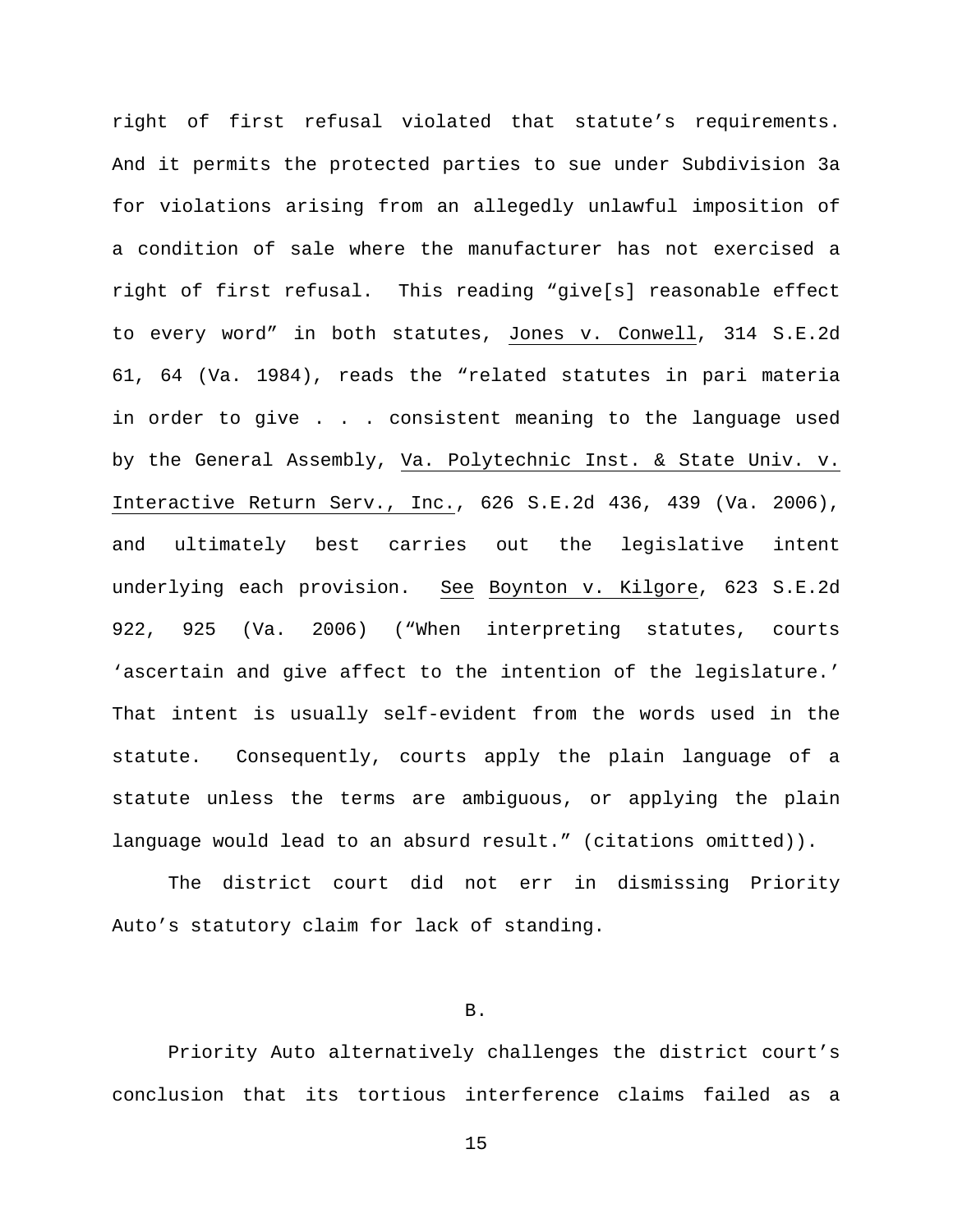matter of law. In sum, Priority Auto contends that Ford is amenable to suit for tortious interference because it unlawfully exercised the right of first refusal by paying inadequate consideration for the dealership under Virginia Code § 46.2- 1596.1(2) and by exercising the right solely in order to ensure the Kimnach dealership closed. These arguments lack merit.

Under Virginia law, the tort of intentional interference with contractual rights or business expectancy consists of the following prima facie elements: (1) the existence of a valid contractual relationship or business expectancy; (2) the putative interferer's knowledge of the relationship or expectancy; (3) an intentional interference inducing or causing a breach or termination of the relationship or expectancy; and (4) resulting damage to the plaintiff. Lewis-Gale Med. Ctr., LLC v. Alldredge, 710 S.E.2d 716, 720 (Va. 2011). In certain contexts, including interference with prospective businesses and business expectancies, a plaintiff must also allege as part of its prima facie case "that the defendant employed improper methods." Id. at 149 (emphasis omitted); see also Duggin v. Adams, 360 S.E.2d 832, 836 (Va. 1987) (collecting cases); Dunlap v. Cottman Transmissions Sys., LLC, 754 S.E.2d 313, 318 n.5 (Va. 2014) (describing what constitutes "improper methods" as including "violence, threats or intimidation, bribery, unfounded litigation, fraud, misrepresentation or deceit, defamation,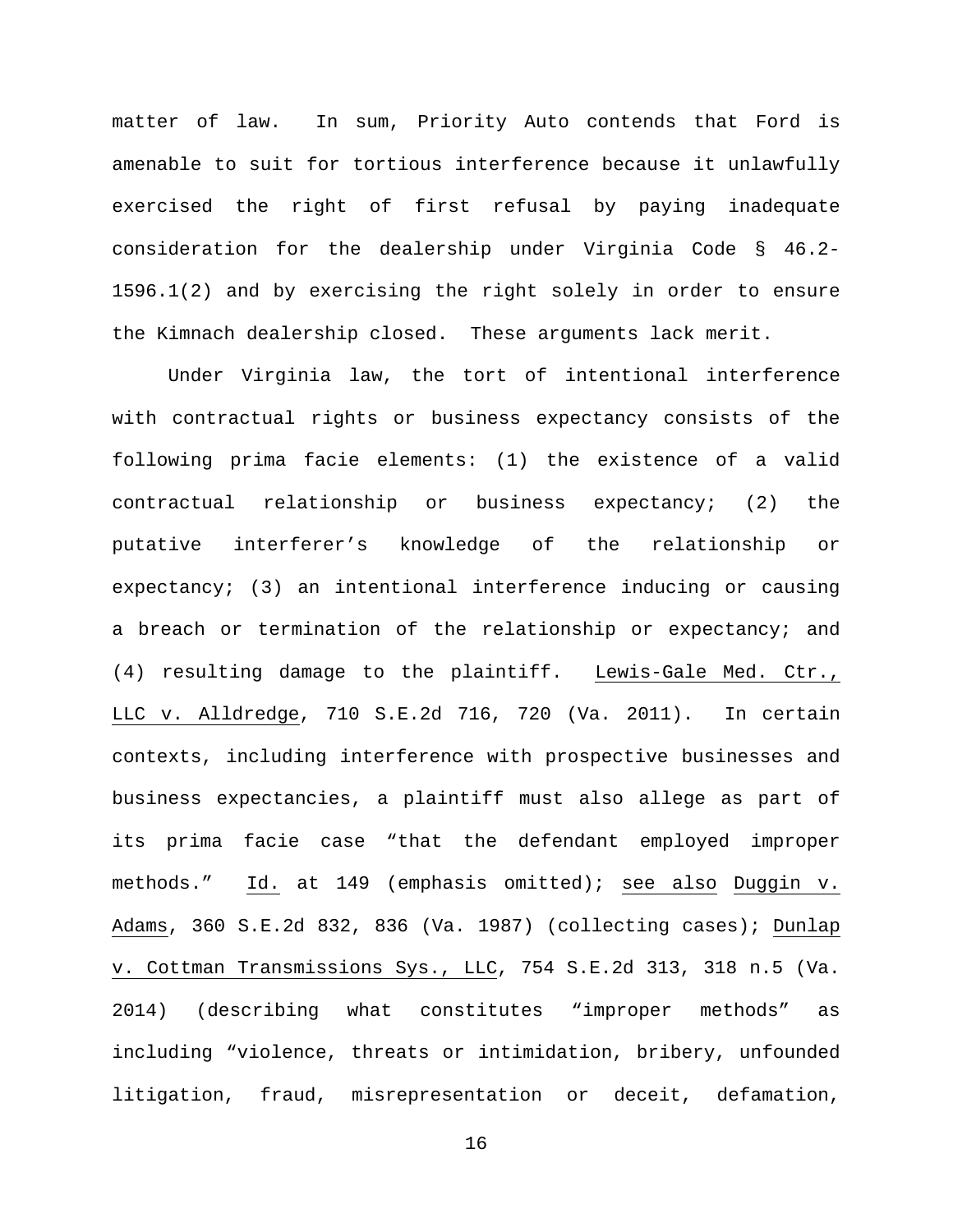duress, undue influence, misuse of inside or confidential information, or breach of a fiduciary relationship"). The magistrate judge's analysis focused on the third element—whether improper interference had occurred, and in particular whether Priority Auto properly alleged that Ford engaged in "improper methods" in thwarting the sale of Kimnach to Priority Auto by exercise of the right of first refusal.

Priority Auto's complaint alleged no more wrongful conduct than Ford exercising its right of first refusal. And while Priority Auto reasserted the same allegations as above for why it viewed that exercise as unlawful, it did not point to any other act as being the basis for its tort claims.<sup>[5](#page-16-0)</sup> Under Virginia law, when a defendant is "engaged in the lawful exercise of [its] statutory and contractual rights which incidentally may have interfered with the [plaintiff's] private negotiations[, such conduct] is not actionable and will not support recovery for tortious interference with contractual relations." Charles E. Brauer Co. v. NationsBank of Virginia, N.A., 466 S.E.2d 382, 387 (Va. 1996); see also Lewis-Gale Med.

<span id="page-16-0"></span> <sup>5</sup> On appeal, Priority Auto also references additional materials outside the pleadings to assert Ford's "improper methods" in exercising its right of first refusal. We do not consider these arguments or materials because the district court specifically refused to convert the Rule 12(c) motion into a motion for summary judgment or to consider materials that would require that conversion, and Priority Auto does not challenge those rulings in this appeal.